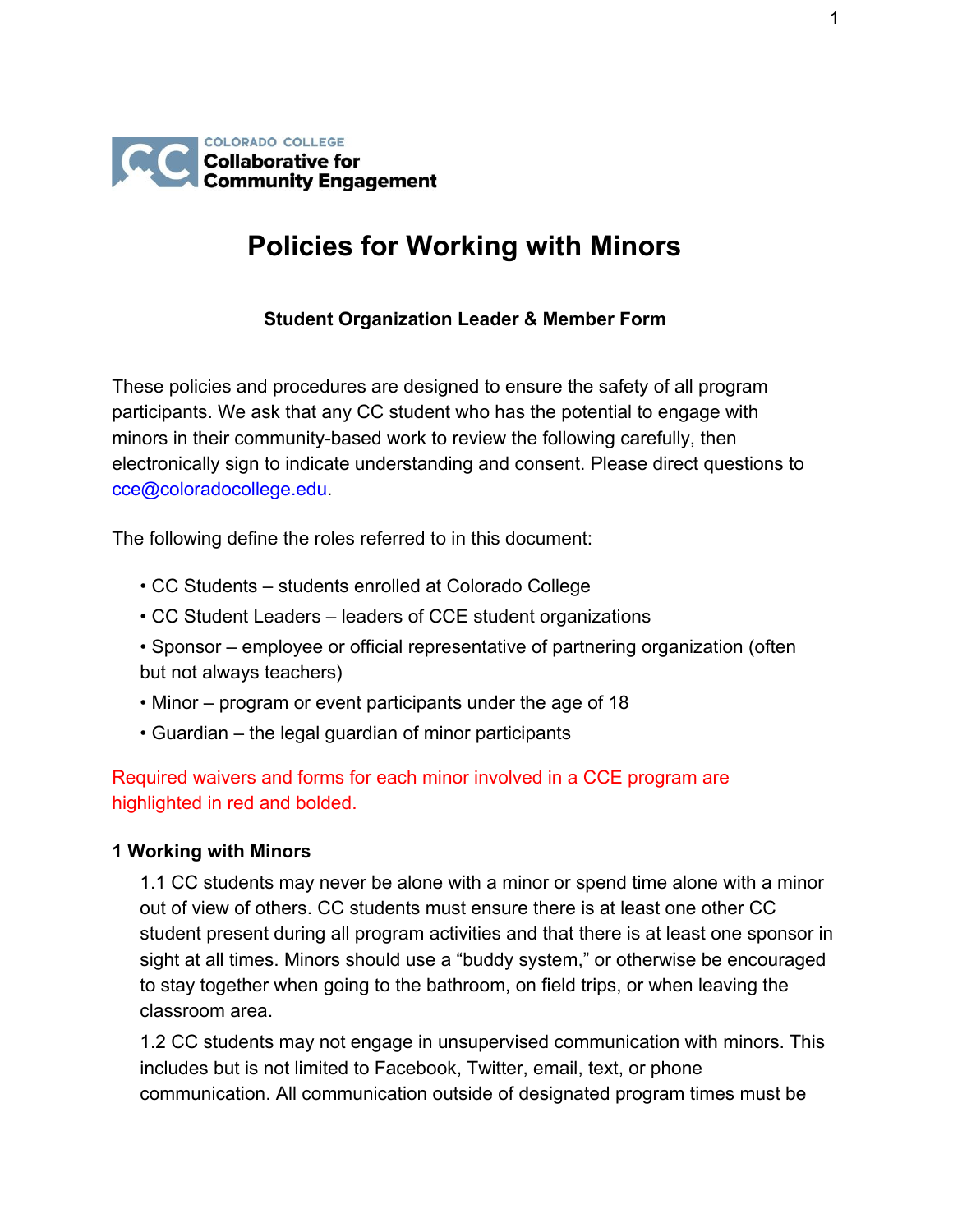with the minor's guardian (e.g. all emails and texts must be sent to the guardian, not the minor).

1.3 CC students may never share sleeping quarters with minors. Separate accommodations for CC students

and minors are required for all overnight trips. Minors should be placed in accommodations that allow for a locked door between themselves and CC students. CC students should not enter the sleeping quarters of a minor without a sponsor present. CC students may never share a bed or sleeping bag with a minor.

1.4 CC students must never engage in abusive conduct of any kind toward, or in the presence of a minor. This includes but is not limited to striking, hitting, administering corporal punishment to, or touching in an inappropriate or illegal manner.

1.5 CC students should use good judgement about physical closeness, and take particular care when touching minors. Proactively avoid touch that may be considered unwanted/inappropriate (e.g. give side hugs rather than frontal).

1.6 CC students must not engage in intimate displays of affection towards others in the presence of minors, guardians, and other sponsors, including engaging in sexually provocative behavior or using sexual material in the presence of minors.

1.7 CC students may not provide alcohol or drugs to any minor, or be under the influence of alcohol or illegal (or illegally used) drugs when interacting with minors. *Note: being "hung over" counts as being under the influence, and is equally unacceptable.* CC students shall not provide prescription drugs or any medication to any minor.

1.8 CC students should maintain a safe and healthy physical environment for minors. Ensure physical needs are met (e.g. easy access to water), avoid potential hazards (e.g. overheating, food or environmental allergies), and the physical space is safe.

1.9 CC students should accommodate any special needs of participants, including but not limited to physical and cognitive.

1.10 CC students should actively avoid the appearance of favoring one minor more than another; CC students may not give gifts to any one minor in a program; CC students must not accept expensive or lavish gifts from any minor in the program. 1.11 CC students may never tell minors anything that encourages children to keep secrets from their guardians, (e.g. "this is just between the two of us") even if it is about something as innocuous as sharing candy.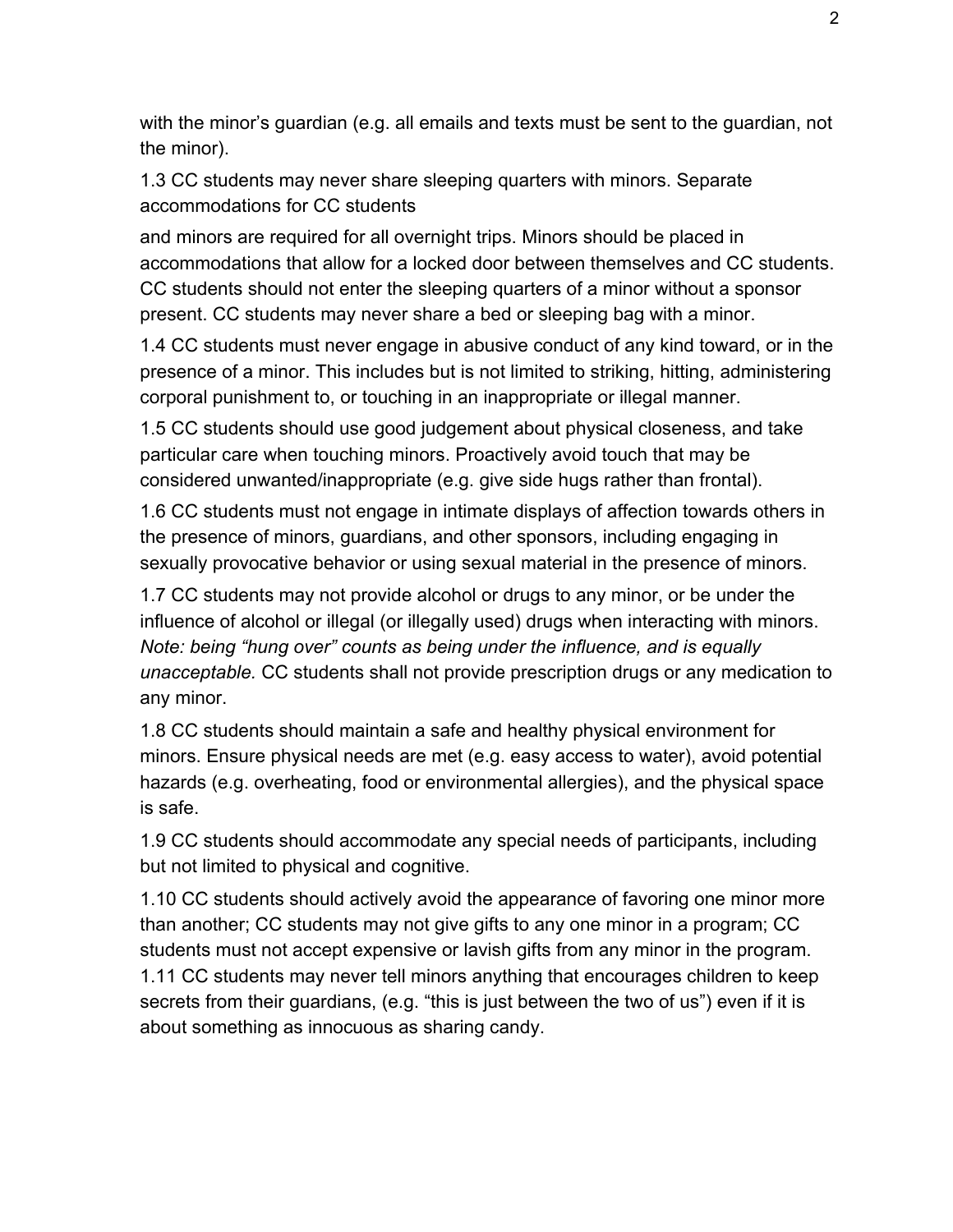#### **2 Accountability/Supervision in Work with Minors**

2.1 CC students must file a **CCE Incident Report Form** immediately following any "out of the ordinary" occurrence (a fight, injury, vehicle break down, lost student, etc.) during a program activity. To request a form, contact your CCE adviser or email cce@coloradocollege.edu.

2.2 CC students must follow all Colorado College Emergency Procedures. In an emergency:

2.2.1 Immediately notify 911 (for off-campus, life threatening or medical emergencies) or Campus Safety (719) 389-6911

2.2.2 Follow up with the CCE within 24 hours at (719) 389-6846, even if after hours or on the weekend.

2.3 CC student leaders (and CC students if they engage with minors outside of a student organization) are responsible for working with sponsors to ensure that Guardians understand and consent to the program in which their child/dependent is participating. We strongly encourage CC students to have a conversation with sponsors about what information is shared with Guardians, and how informed consent is obtained. The Guardian Consent Form and Information Sheet used for programs in which minors are being transported off of their school grounds (section 3.5 below) may be used as a model.

2.4 Mandated Reporting for Suspected Child Abuse or Neglect

2.4.1 CC students who have a reasonable expectation that a minor has been abused or neglected must report such incidences to the El Paso Department of Human Services 24/7 Hotline at (719) 444- 5700 (Option #1), the Community Partner teacher/supervisor, and to their CCE adviser.

2.4.1.1 Examples of "must report" situations include but are not limited to: intent to harm oneself or others; child neglect or abuse, including physical, mental, and/or sexual abuse; possession of a weapon (e.g., knives/guns.).

2.4.2 CC students engaged with a minor in a conversation in which a suspicion of abuse or neglect is emerging:

2.4.2.1 Should only ask open-ended questions (e.g. "Tell me more about what happened.")

2.4.2.2 Should refrain from asking leading questions (e.g. "that man was wearing a red coat wasn't he?")

2.4.2.3 Should refrain from repeating the same question twice, even if days have passed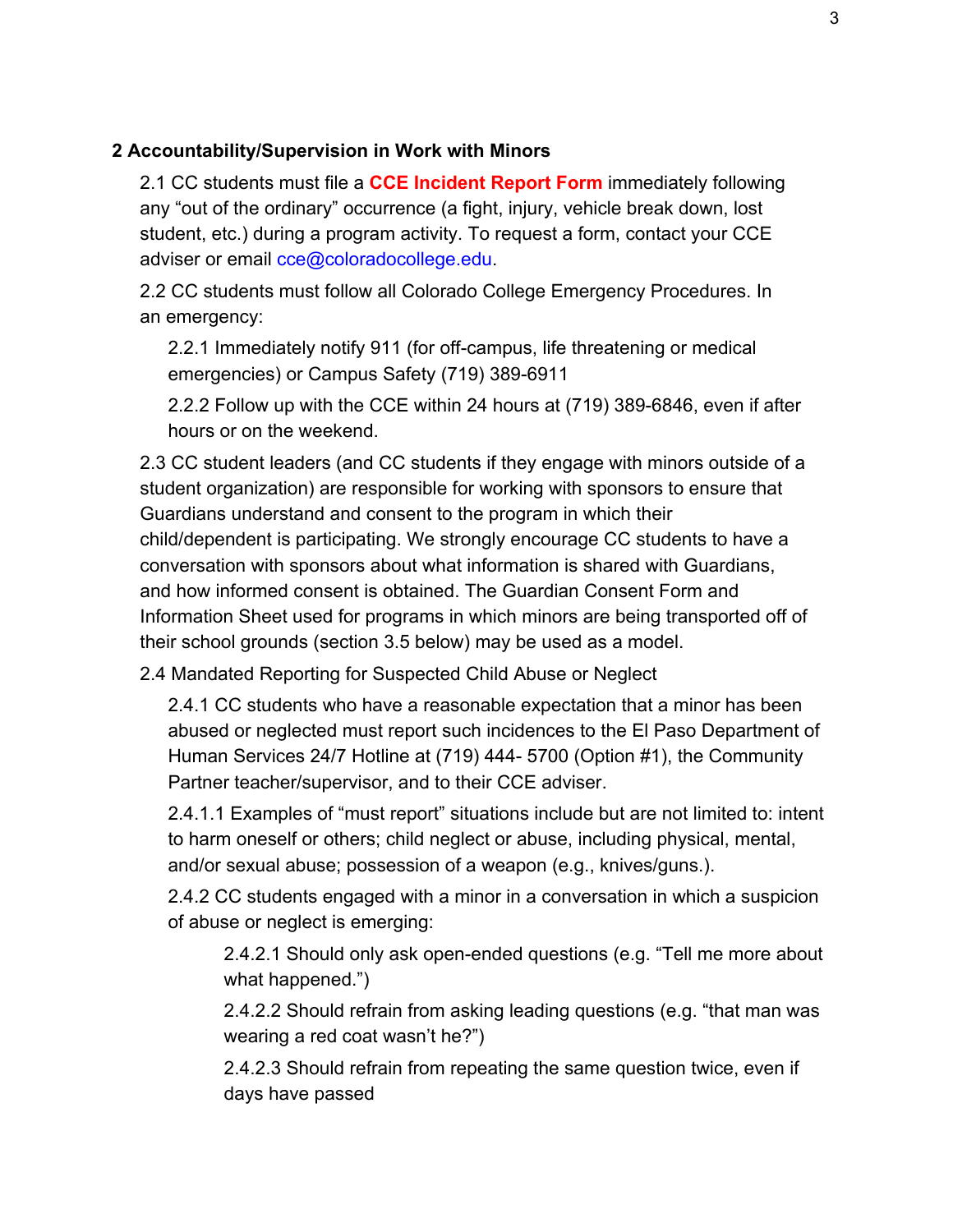2.4.2.4 Should report "just the facts" to the DHS, sponsor, and principal as soon as suspicion arises

2.5 The CCE may require CC students to get fingerprinted and background checked based on the level of risk of their programs.

2.6 CC students that are members of student organizations partnering with Colorado Springs School District 11 (D11) must complete a **Volunteer Registration Form** in order to participate. Blank forms may be found at the CCE; signed forms should be submitted in person to a CCE staff member, along with photo ID. 2.6.1 D11 *registered* volunteers will be insured under the District's accident medical insurance coverage provided:

> 2.6.1.1 The volunteer registration is completed prior to processing any claims.

2.6.1.2 The volunteer is always operating within the scope and duties authorized by the District.

2.6.2 CC students may never supervise overnight trips without a sponsor. For trips with minors from D11 schools, overnight supervision must be by D11 employees.

2.7 Every CCE activity that involves minors, including sponsored programs and events as well as activities brought about through the Summit database, must minimally adhere to the following ratios:

> Ages of Children Ratio 5 years and older ............ 1 sponsor : 2 CC students: 15 minors

Mixed age group 2 to 6 years……...1 sponsor : 2 CC students : 10 minors

## **3 Transportation & Field Trips (including all programs that do not occur on K-12 school premises)**

3.1 CC students may never use a personal vehicle to transport minors.

3.2 At all times, at least two CC students or sponsors must be in any CC vehicle transporting any number of

minors.

3.3 CC students may never pick up minors from or drop off minors at their homes, by foot or by car.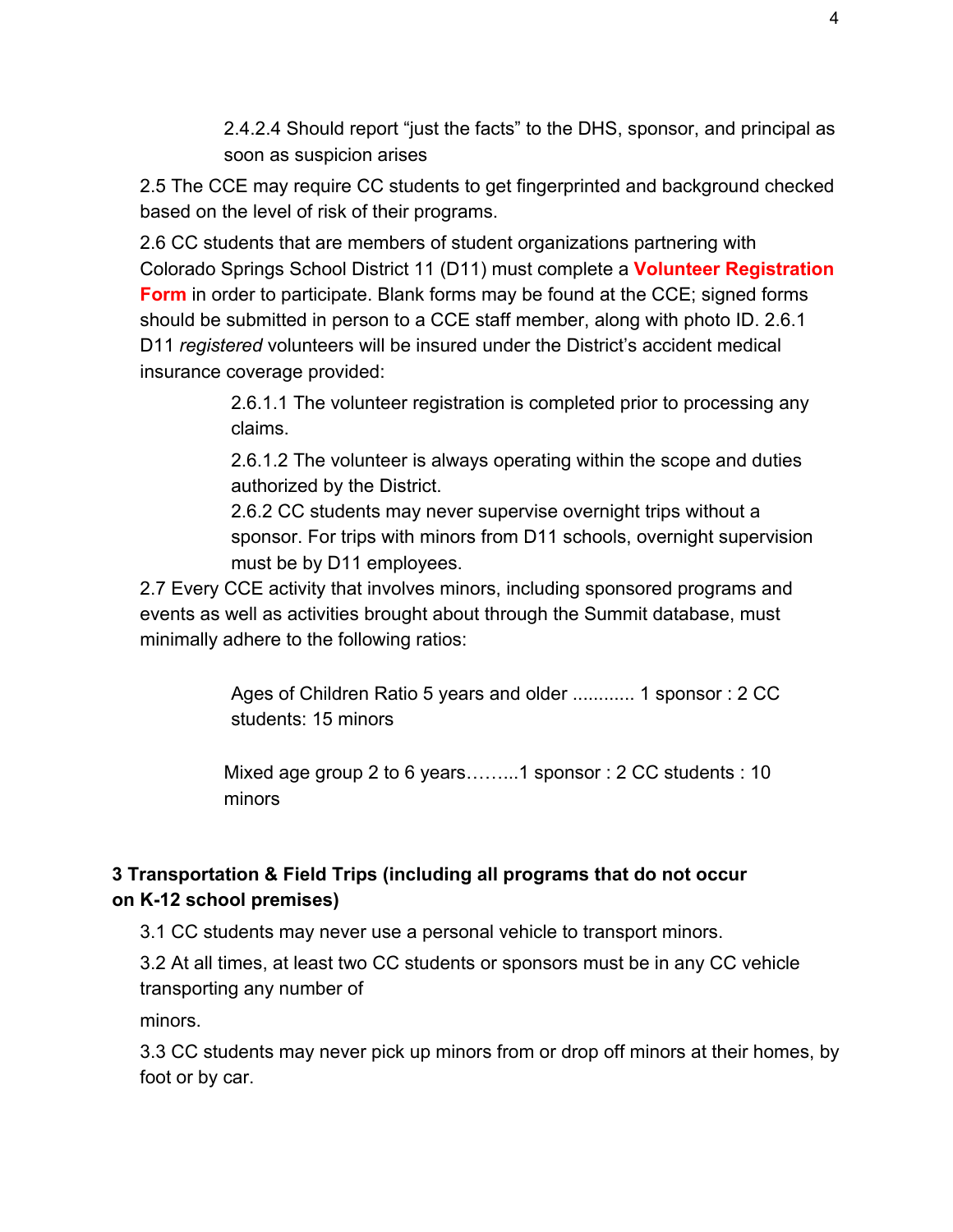3.4 CC students may never drop minors off at a location where there is neither a designated campus official (if dropping off on campus) nor an identified guardian/sponsor to take custody of the child.

3.5 Due to the heightened risk involved in programs in which transportation is involved, CC student leaders are responsible for working with sponsors to ensure that a **Guardian Consent Form** is on file for each participant.

> 3.5.1 CC student leaders are responsible for writing up an **Information Sheet** to accompany this form, which at a minimum should contain: a description of the program/activity; dates, times, and locations of activities; contact information for CC student leaders/students responsible for activity; and any special risks associated with the program/activity.

> 3.5.1.1 If any of this information changes, a new Information Sheet needs to be distributed to

guardians.

3.5.2 Sponsors are responsible for having copies in their possession at all times; emergency medical staff cannot provide care for a minor without a release, even in life-threatening situations.

3.5.3 Additionally, CC student leaders must submit a copy of these forms to a CCE staff member, to be kept on file at the CCE.

3.5.4 In the event that a program/event does not have a sponsor present, CC students are responsible for these forms. Contact cce@coloradocollege.edu to notify a staff member and make appropriate arrangements.

3.6 Two weeks prior to any field trip (beyond regular programs that occur off minors' school premises), groups must email cce@coloradocolege.edu an accurate list of all minor field trip participants.

3.7 CC students must minimally adhere to the equivalent of District 11 policies on field trips, including but not limited to submitting any community partner forms and documentation. 3.7.1 For trips involving D11 minors, a **School District 11 Field Trip Permission Form** must be signed by guardians. These forms should be distributed and collected by sponsors.

## 4 **Photos and Videos**

4.1 CC students may never take nor post photographs or videos of minors on any digital, electronic, hosted media, web-based service or any other platform solely for personal use.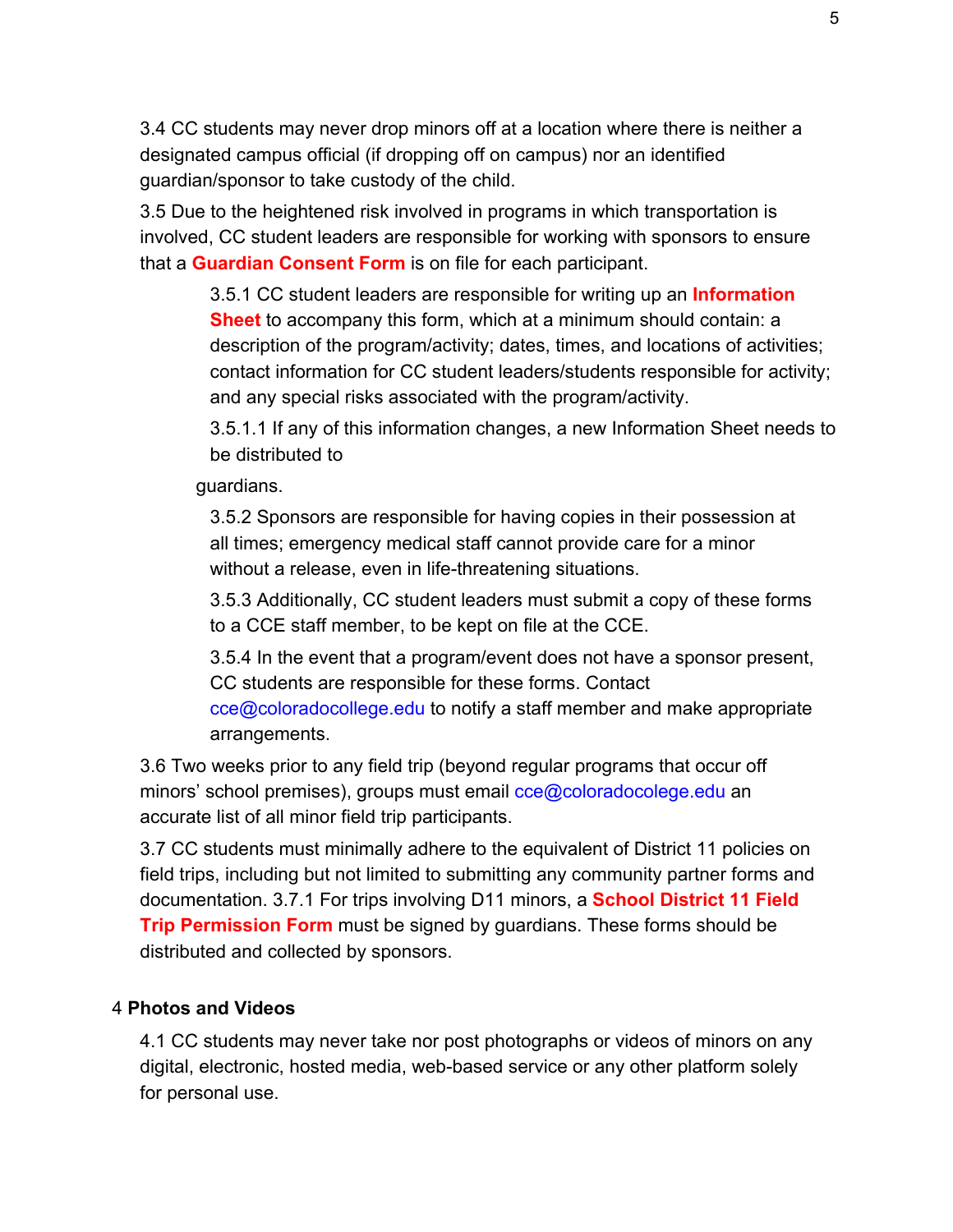4.2 CC students must obtain and file with the CCE consent from guardians to use any photograph or video of a minor on platforms or materials used to promote the student organizations, program/activity, CCE, or the College. Photographs and videos may only be taken if they are intended to be used for such purposes.

> 4.2.1 For activities in partnership with D11 schools (requiring at a minimum that CC students have completed the Volunteer Registration form), CCE programs are considered school-sponsored activities. Accordingly, guardian consent for photographing/videotaping minors is extended to CCE programs if parents have not opted out of the district media release. To ensure that guardians have granted consent to D11: 4.2.1.1 Email the principal to notify them that the photos/videos will be used for a CC/CCE material or platform, and include copies of the photos/videos in the email. Principals will notify you if you may not use the photo or video.

> 4.2.2 For activities that are not in partnership with D11 schools, a **Photo/Video Consent Form** must be signed by a guardian and on file at the CCE *prior* to photographing or videotaping that minor (note: this does not just apply to posting a photograph/video, but also taking it). This consent form may be found at the above link, through the CCE handbook, or at the CCE.

4.3 CC students must submit copies of any photographs or videos involving minors in their programs to their CCE adviser, and must annotate them with an accompanying list of minors' names. This list must include date, location, event, list of all names from left to right (for photos) or names attached to descriptions of the minor's activities in the video, and must be accompanied by relevant consent forms or the principal permission obtained through email.